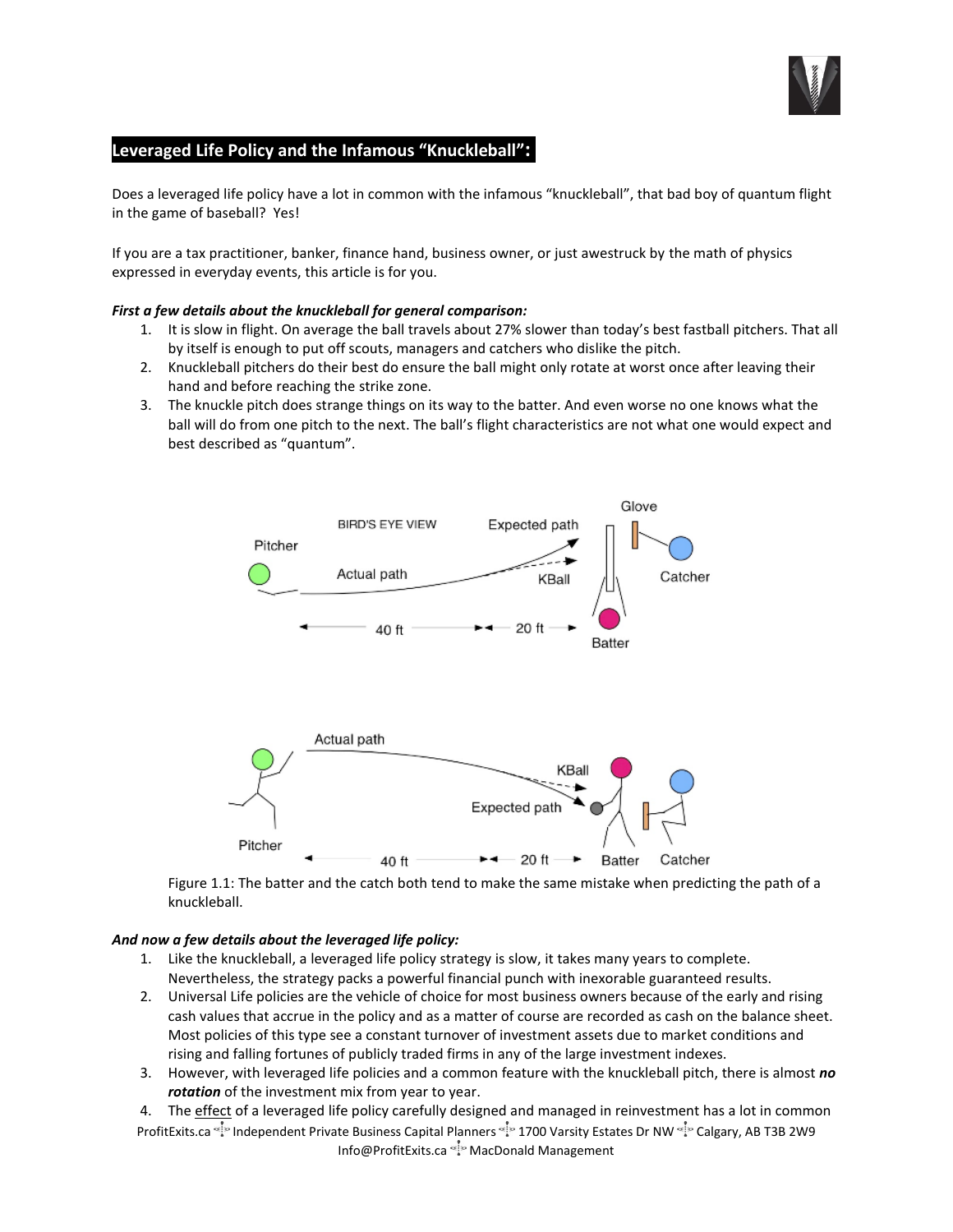with the trajectory of the knuckle ball. It can be, *spooky and counter-intuitive*. Lenders need not be concerned as their loans are secured with policy assets that are 100% in cash and assigned as collateral.

### *The effect of the "grind" can be seen in the combination of the:*

- 1. Cost of deductible interest;
- 2. CRA pre-approved Net Cost of Pure Insurance (NCPI) a tax credit that comes with life policies used to secure loans in the event of death of an insured;
- 3. A guaranteed cash bonus paid by Lifecos (in addition to guaranteed interest) just to keep cash in the policy and on a balance sheet;
- 4. The extent of leverage of the policy cash assets ranging from 60% to 100%; and
- 5. A firm's weighted average Return on Capital (ROC) or Return on Assets (ROA)

### *Here is a list of the strange and spooky effects this strategy can produce:*

- A. Want to have an Internal Rate of Return that is so high a spreadsheet can't compute? Yup, very possible.
- B. Like the idea of driving the net cost curve of this strategy so low that most of the time the execution strategy is in the "no net cost" zone? Yup, very possible.
- C. Love the idea of CRA paying your firm more in actual quarterly tax refunds in cash than the cost of the bank interest? Yup, very possible.
- D. Want to be able to back out of the strategy, pay off the loan and not have to worry about extra taxes from CRA? You can do that any day of the week.
- E. Want to always have enough working capital to support an increasing asset base on the balance sheet that is climbing at 15% per year? Yup very possible.
- F. Know in advance your bank will extend a special rate of *prime flat* for this strategy? You can have it if you want it.

Is the strategy for everyone? It is best suited for a business with consistent profits, ample cashflow, bright prospects for expansion and a "secret sauce" comprised of a sustainable model with a low cost of products and services sold.

Have a look at this simple **Case Study** to see how effective this strategy can be for business owners with multiple point agendas.

Jack is age 66, has a few health concerns and is waiting for the issue of a new policy to be owned by his business. He already had insurance in place but realized it was not going to be enough to pay the capital gains taxes due at his life expectancy in about 20 years. The policy will be issued with a risk rating because of his health.

He is getting a little tired and likes the idea of not being involved every day of the year. Luckily, he has a daughter who is getting burned out working at a global management consulting firm and is looking for an opportunity to work for her father's firm and manage it into the future.

Like most business owners he has a small amount of cash in RRSP's. Once the life policy is issued he plans to assign it to the bank for instant loans he can put back into operations.

By working with his Capital Planner, he has determined he would like to set up an IPP or Personal Pension Plan, so he gets income from that pile of cash rather than from the business that his daughter has agreed to manage.

The loan from the bank will be used to fund the IPP. By using life insurance, the bank has more than enough security for the loan. The IPP contribution is expensed from the income statement so there is no tax to pay on the transfer as there would be if a dividend was paid. The combination of the lifetime tax sheltering and split income with his wife will give Jack and his spouse an ample retirement income.

While the bank is willing to extend a loan for 100% of the cash value, Jack thinks it is best to only go to 60% as it still gives a reserve for a fallback position if required in a downturn. Besides, if the strategy in the end only delivers